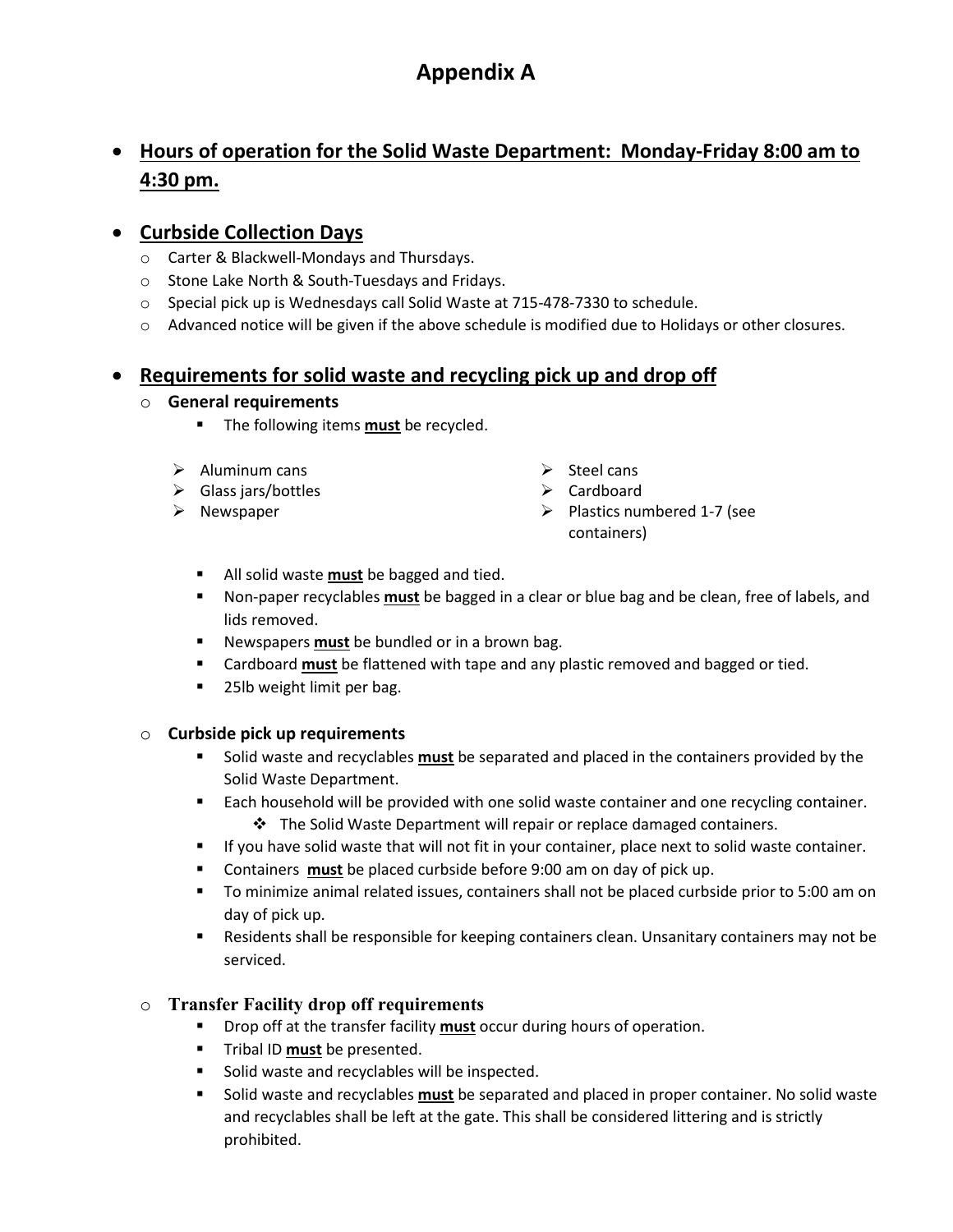# • **The following are examples of items that SHALL NOT be placed curbside for pick up but must be transported to Tribal Transfer Facility.**

#### o **Household Hazardous Materials**

- $\triangleright$  Aerosol paint cans  $\triangleright$  Gun cleaners
- **EXECUTE:** Ammunition → Ammunition
- 
- 
- ▶ Cleaning solvents **Latex paint**
- $\triangleright$  Compressed fuel cylinders  $\triangleright$  Medical Waste
- 
- $\triangleright$  Degreasers  $\triangleright$  Ether
- 
- 
- 
- ▶ Fire extinguishers **Diamond A** Oil-used motor
- ▶ Floor/furniture polish  $\rho$  Oven cleaners
- 
- 
- 
- Fungicides Varnish
- 

#### o **Appliances and Electronics**

- 
- 
- Stoves, refrigerators, and freezers  $\triangleright$  TVs, video players, and stereos
- 
- $\triangleright$  Air conditioners, furnaces, and dehumidifiers

#### o **Construction/Demolition Waste**

- 
- 
- Concrete, bricks Asphalt shingles
- 
- $\triangleright$  Flooring, carpet, vinyl, and ceramic tile
- o Tires
- o Scrap metal
- o Medical waste except sharps
- o Junk vehicles and equipment
- o Furniture
- o Any other large items that do not fit in containers
- 
- 
- → Anti-freeze and the materials/chemicals
- Batteries Insecticides
	-
	-
- → Creosote → Creosote → Metal cleaners
	-
- Drain cleaners Mildew cleaners
- Dry cleaning fluids Nail Polish removers
- Explosives Oil-based paint
	-
	-
- Fluorescent light bulbs Photography chemicals
- **►** Freon **Exercise Exercise Exercise Exercise Exercise Exercise Exercise Exercise Exercise Exercise Exercise Exercise Exercise Exercise Exercise Exercise Exercise Exercise Exercise Exercise Exercise Exercise Exercise Exe**
- $\triangleright$  Fuel  $\triangleright$  Turpentine
	-
- ▶ Gasoline/gas mixtures  $\triangleright$  Water-based paints, stains, or caulks
- ▶ Microwaves Number 2012 A Washer and dryers
- $\triangleright$  Water heaters  $\triangleright$  Printers and fax machines
	-
- → Water heaters **Phones/tablets/iPad** 
	- $\triangleright$  Computers, monitors, external hard drives, accessories
- $\triangleright$  Siding  $\triangleright$  Paneling
- → Dry wall  $\rightarrow$  Clean wood/lumber
	-
- $\triangleright$  Insulation materials  $\triangleright$  Road work materials
	- $\triangleright$  Excavated material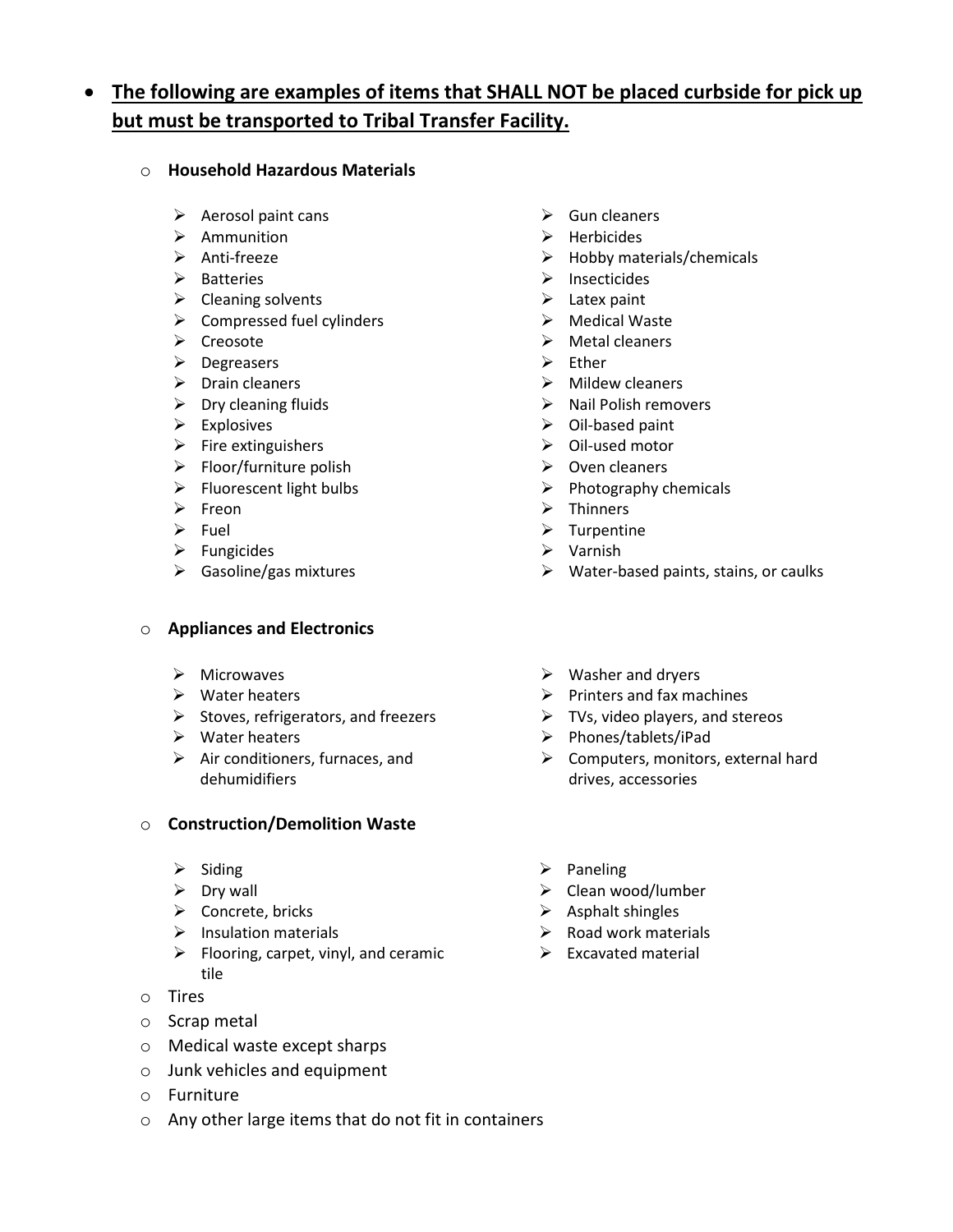## • **Special disposal requirements**

- o All household hazardous waste containers **must** be closed with no holes or leaks.
- o All household hazardous waste containers **must** be clearly labeled with contents identified.
- $\circ$  Large items should be stored outside of home for easy access but NOT curbside.
- o Items brought to the Transfer Facility **must** be placed in the bin, container, or area specifically designated for the type of solid waste or recyclable.
- o Construction contractors **must** transfer all Construction/Demolition Waste they generate to a location off Tribal Lands.

## **Items NOT accepted at the Solid Waste Department**

- o Sharps (i.e. syringes and needles)
	- Contact Forest County Potawatomi Community Health at 715-478-4355 for a sharps container and disposal.
- o Medications
	- **Contact Forest County Potawatomi Pharmacy at 715-478-4347 for proper medication disposal.**
- o Asbestos/asbestos containing materials
	- **Contact the Solid Waste Department at 715-478-7330.**
- o Radioactive materials
	- Contact the Solid Waste Department at 715-478-7330.

## • **Composting**

- o Limited composting for personal use is allowed.
	- Fenced in area or compost tumbler is recommended to keep animals out.
	- **Recommended to turn your compost frequently to help contain smells.**

Examples of compostable food Items:

- Fruits, including peels, rinds, cores  $\triangleright$  Eggshells
- $\triangleright$  Vegetables, including pumpkin shells, onion skins

Foods that do **NOT** go into compost:

- $\triangleright$  Dairy products (milk, cheese, yogurt, sour cream, butter, sauces, or foods containing these, etc.)
- $\triangleright$  Meat, poultry, fish, lard, or any types of bones
- 
- $\triangleright$  Tea leaves and bags without staples or stickers
- $\triangleright$  Foods containing oils or fats such as peanut butter, salad dressing, mayonnaise, margarine, cooking oil, many sauces

## • **Emergency Contact Information**

- o **Hazardous waste spills or environmental emergencies contact:**
	- **Frank Shepard Jr. Land and Natural Resources Division Administrator Phone: 715-478-7222 Cell: 715-889-1796 [Frank.Shepard@fcp-nsn.gov](mailto:Frank.Shepard@fcp-nsn.gov)**